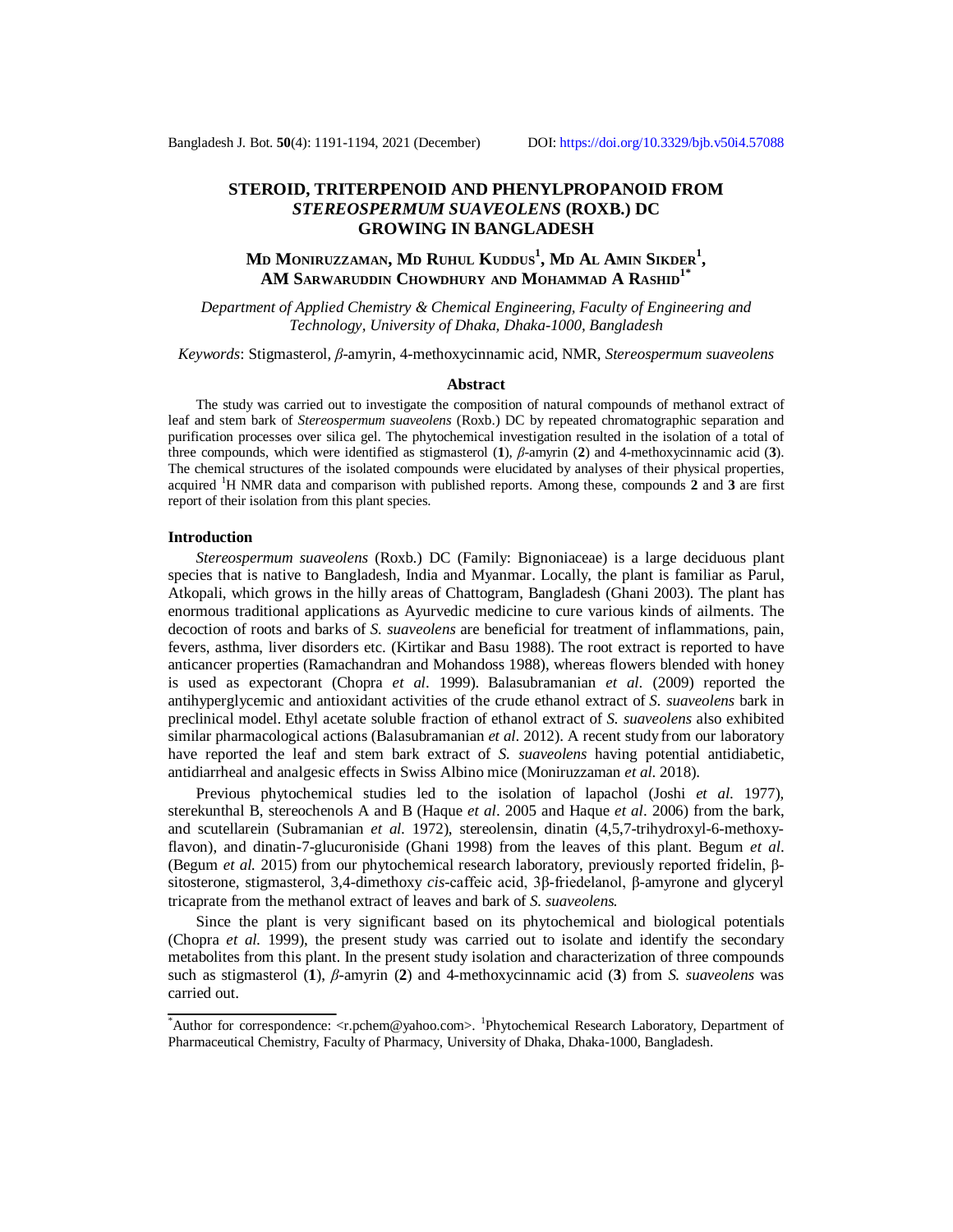### **Materials and Methods**

Leaves and stem bark of *S. suaveolens* were collected from Baldha Garden, Wari, Dhaka-1100, Bangladesh in October 2015. The plant was authenticated in Bangladesh National Herbarium, Mirpur, Dhaka-1216 where a voucher specimen has been deposited (Accession No. DACB-43522) for future reference. After collection, leaves and stem bark of *S. suaveolens* were properly cleaned, air dried and ground to a coarse powder using a suitable grinding machine at the laboratory of Department of Applied Chemistry and Chemical Engineering, University of Dhaka, Dhaka-1000, Bangladesh. About 350g of powdered materials of leaves and stem bark was taken in a round bottom flask and soaked in 2.5 l of methanol for several days with occasional shaking and stirring. The mixture was filtered through a fresh cotton plug and finally with a Whatman filter paper Number 1. The filtrate was concentrated using a rotary evaporator at 40 °C under reduced pressure. The gummy concentrate (10 g) obtained was designated as crude methanolic extract of leaves of *S. suaveolens*. About 5 g of the crude extract was subjected to solvent-solvent partitioning according to the modified Kupchan method (VanWagenen *et al*. 1993) to yield *n*hexane, carbon tetrachloride, chloroform and aqueous soluble fractions.

NMR spectra of the isolated compounds were acquired in CDCl<sub>3</sub> using a Bruker AMX-400 (400 MHz) instrument in Wazed Miah Science Research Centre (WMSRC), Jahangirnagar University, Savar, Bangladesh. The spectra were referenced to the residual nondeuterated solvent signal. Preparative thin layer chromatography (PTLC) was performed on pre-coated plates (TLC Silica gel 60  $F_{254}$ ) for purification of compounds. Pure compounds on TLC and PTLC plates were visualized by spraying with vanillin-sulfuric acid followed by heating for 5 min at 110 ºC. All other chemicals, solvents and spray reagents were of analytical grade.

For separation, both *n*-hexane and carbon tetrachloride soluble paritionates of methanol extract of leaves and stem bark of *S. suaveolens* were fractionated separately by gel permeation chromatography using lipophilic Sephadex (LH-20). About 25 fractions of each 10 ml were obtained separately from both *n*-hexane and carbon tetrachloride soluble partitionates. Repeated preparative TLC of sub-fraction 7-9 of *n*-hexane soluble fraction over silica gel using dichloromethane: hexane (50:50) provided compound **1**, while sub-fraction 18-25 gave compound **2** by using mixture of ethyl acetate and toluene (20:80) as mobile phase. On the other hand, purification of sub-fractions 17-19 from carbon tetrachloride soluble fraction over silica gel using mobile phase consisting of ethyl acetate and toluene (40:60) afforded compound **3**. Properties of isolated compounds are:

Stigmasterol (1): White crystalline powder; <sup>1</sup>H NMR (400 MHz, CDCl<sub>3</sub>):  $\delta$  0.71 (3H, s, Me-10), 0.82 and 0.85 (each 3H, d,  $J = 7.2$  Hz, Me<sub>2</sub>-25), 0.93 (3H, d,  $J = 6.4$  Hz, Me-20), 0.97 (3H, t, *J* = 6.8 Hz, Me-28), 1.03 (3H, s, Me-13), 3.54 (1H, m, H-3), 5.03 (1H, dd, *J* = 15.2, 8.4, Hz, H-23), 5.15 (1H, dd, *J* = 15.2, 8.4 Hz, H-22), 5.31 (1H, t, *J* = 4.8 Hz, H-6).

*β*-amyrin (**2**): (*Syn*. Olean-12-en-3*β*-ol); Yellowish white powder; <sup>1</sup>H NMR (400 MHz, CDCl3): 0.75 (3H, s, Me-24), 0.79 (3H, s, Me-28), 0.90 (3H, s, Me-29), 0.90 (3H, s, Me-30), 0.94 (3H, s, Me-25), 0.95 (3H, s, Me-23), 1.10 (3H, s, Me-26), 1.23 (3H, s, Me-27), 3.20 (1H, dd, *J* = 11.5, 3.5 Hz, H<sub>3</sub>), 5.21 (1H, t,  $J = 3.5$  Hz, H-12).

4-Methoxycinnamic acid (**3**): White crystal; <sup>1</sup>H NMR (400 MHz, CDCl3): δ 3.87 (3H, s, 4- OMe), 6.34 (1H, d, *J* = 16.0 Hz, H-8), 6.95 (2H, d, *J* = 8.0 Hz, H-3, H-5), 7.53 (2H, d, *J* =8.0 Hz, H-2, H-6), 7.76 (1H, d, *J* = 16.0 Hz, H-7).

## **Results and Discussion**

The <sup>1</sup>H NMR spectrum of compound **1** (Fig. 1) suggested a steroidal compound. Comparison of its spectrum with that of stigmasterol (Sufian *et al.* 2011) and co-TLC with the authentic sample confirmed the identity of compound **1** as stigmasterol.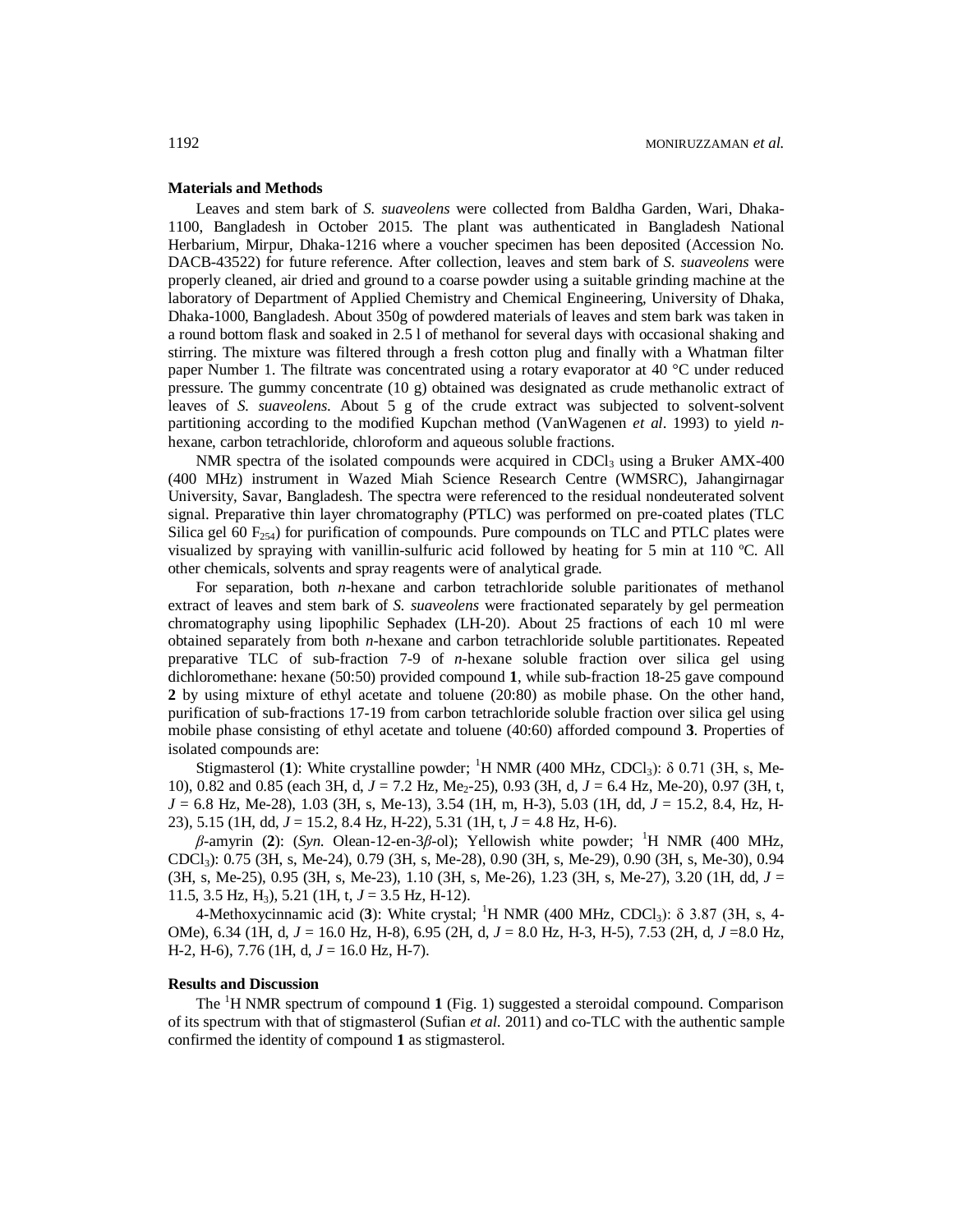

4-methoxycinnamic acid (**3)** Fig. 1. Compounds isolated from *S. suaveolens.*

The <sup>1</sup>H NMR spectrum of compound **2** (Fig. 1) showed a one proton triplet ( $J = 3.5$  Hz) at  $\delta$ 5.21 for an olefinic proton (H-12) of an olean-12-ene-type carbon skeleton (Kuddus *et al.* 2011). The <sup>1</sup>H NMR spectrum also revealed a double doublet (1H, d,  $J = 11.5, 3.5$  Hz, H-3) of one proton intensity centered at δ 3.20, which is indicative of the typical oxymethine proton at C-3 of the pentacyclic triterpene nucleus. The spectrum further demonstrated the presence of eight singlets of three protons intensity at  $\delta$  0.75, 0.79, 0.90 (6H), 0.94, 0.95, 1.10, 1.23 which could be assigned to  $H_3-24$ ,  $H_3-28$ ,  $H_3-29$ ,  $H_3-30$ ,  $H_3-25$ ,  $H_3-23$ ,  $H_3-26$ ,  $H_3-27$ , respectively of an oleanane type triterpene. The above spectral features are in close agreement to those observed for *β*-amyrin (Ahmed *et al.* 2015). Thus, the structure of compound **2** was solved as *β*-amyrin. The identity of this compound was further confirmed by direct comparison of its  ${}^{1}H$  NMR spectrum with previously acquired <sup>1</sup>H NMR spectrum of *β*-amyrin as well as previously reported values (Ahmed *et al.* 2015).

The <sup>1</sup>H NMR spectrum of compound **3** (Fig. 1) displayed two doublets ( $J = 8.0$  Hz) centered at  $\delta$  6.95 (H-3/H-5) and 7.53 (H-2/H-6), each integrating for two protons. The splitting pattern and coupling constants of the aromatic protons indicated the presence of 1,4-disubstituted benzene ring (Kuddus *et al.* 2010a). Two additional doublets ( $J = 16.0$  Hz) at  $\delta$  7.76 and  $\delta$  6.34 confirmed the presence of a pair of *trans-*coupled olefinic protons at H-7 and H-8, respectively. The spectrum also showed a singlet of three protons intensity at  $\delta$  3.87 demonstrative of a methoxy group at C-4 position of the aromatic ring. The above spectral features are in close agreement with those results observed for 4-methoxycinnamic acid (Kuddus *et al.* 2010a and b). On this basis, compound **3** was characterized as 4-methoxycinnamic acid**.**

Phytochemical investigation of *n*-hexane and carbon tetrachloride soluble fractions of a methanol extract of leaf and stem bark of *S. suaveolens* yielded three compounds, which were characterized as stigmasterol (**1**), *β*-amyrin (**2**) and 4-methoxycinnamic acid (**3**) on the basis of their spectral data. These compounds are known compounds and their bioactivities are also well known. However, further studies are needed to isolate more potential bioactive compounds from the plant to correlate the traditional uses of the plant.